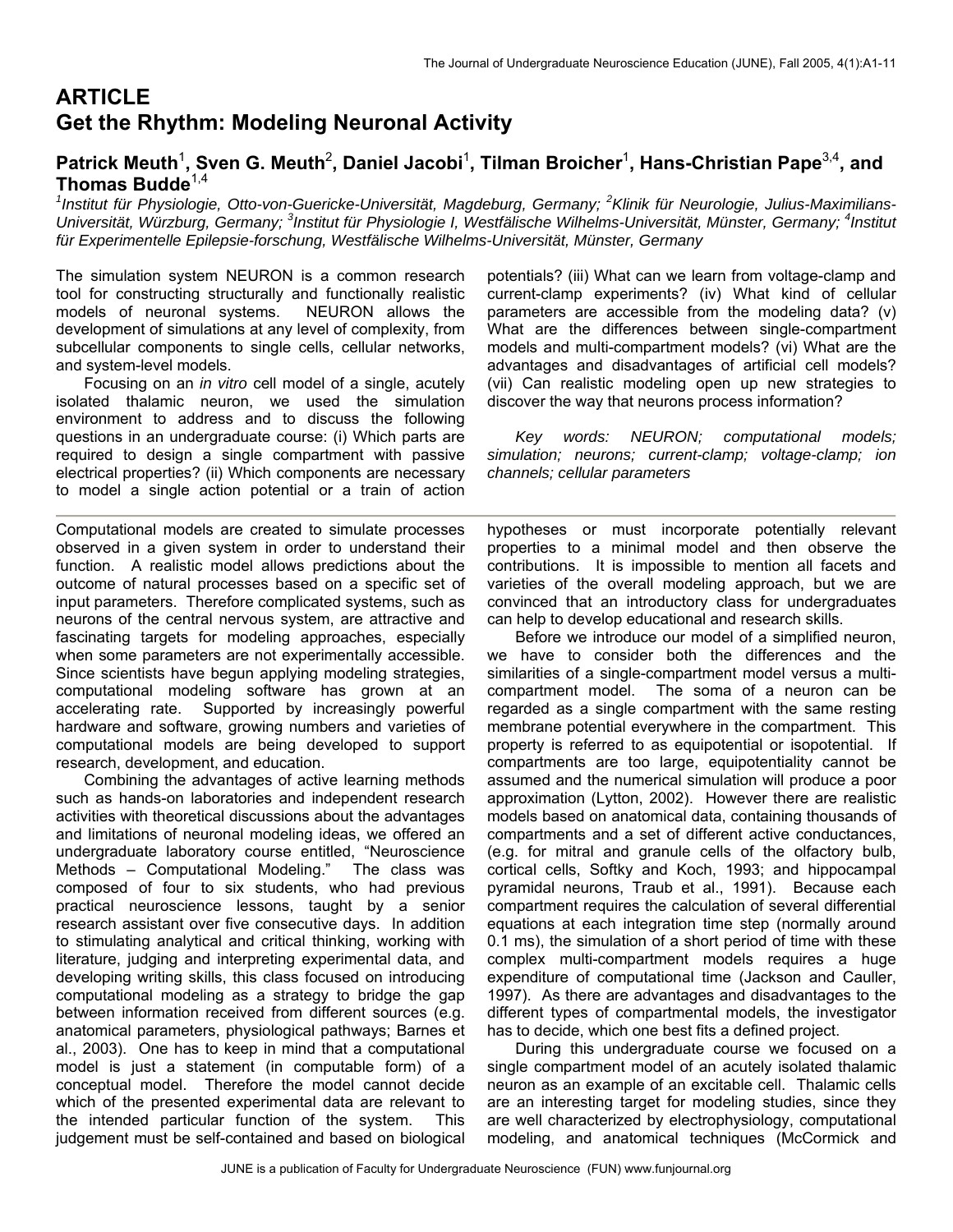Huguenard, 1992). Moreover, thalamic cells display two characteristic modes of action potential generation: burst firing with two to six action potentials riding on a lowthreshold  $Ca<sup>2+</sup>$  spike during periods of slow wave sleep and tonic single spike activity with trains of action potentials during wakefulness (Steriade and Deschenes, 1984).

The approach we used for our undergraduates began with a minimal single-compartment model including membrane capacitance and leakage conductance. Voltage-dependent membrane conductances were then added step by step. This procedure offers opportunities to analyze the influence of the selectively incorporated component on the model cell. Based on the outcome, biological hypotheses concerning the functional relevance of the particular component within the model cell can be tested. This decision is an integral prerequisite to the creation of a computational model, which the model itself cannot accomplish. Kinetics of the active conductances were taken largely from the literature and are provided for download (see appendix). To simplify the procedure further we started with a sodium  $(Na^+)$  and a potassium conductance  $(K^+)$  of the Hodgkin-Huxley formalism and later included further sodium, potassium and calcium channels (see Materials and Methods). A computational cell model has the inherent advantage that active and passive parameters (adding, removing and altering leak conductance, capacitance and ion channels just by a mouse click; see appendix) can be varied. Varying such parameters is not always possible in standard experimental procedures.

# **MATERIALS AND METHODS**

To build a model of a neuron, we first determined the length and the diameter of the dendrites and soma. Figure 1 shows an image of a single cultured thalamic neuron. It is possible to trace neuronal morphology using a microscope linked to a conventional computer to get more anatomical or morphological information. Because neurons are not flat, morphology must therefore be traced through multiple sections.

To determine all necessary passive and active properties of a neuron to create a realistic neuron model is too challenging for an introductory course. Therefore students determined these properties using selected literature (Tab. 2, Appendix). After all necessary parameters were identified from the literature, an assemblage of conductances, resistances, and a capacitance in the circuit model was constructed (Fig. 1).

After passive and nearly linear components (membrane capacitance, leakage conductance) of the single compartment were set, the model was extended by including additional active conductances. We started with a sodium ( $I_{Na}$ ) and a potassium conductance ( $I_K$ ) of the Hodgkin-Huxley formalism and then included a transient potassium current  $(I_A)$ , a Ca<sup>2+</sup>-dependent potassium current ( $I_c$ ), a hyperpolarization-activated current ( $I_h$ ), a transient calcium current  $(I_T)$ , a high-voltage activated calcium current  $(I_L)$ , and a persistent sodium current  $(I_{Na})$ <sub>persistent</sub>) to the model. A detailed description is given in the appendix and all currents can be downloaded in the publications section of [www.patrick-meuth.de](http://pmeuth.bluehash.de). For further information about the modeling procedures, please see the appendix.



**Figure 1.** Image of a single thalamic relay cell stained against the  $Ca<sup>2+</sup>$ -binding protein parvalbumin as a typical marker (upper panel) and a circuit diagram of the somatic single-compartment model (lower panel) consisting of a membrane resistance  $(R_m)$  in parallel with a membrane capacitance  $(C_m)$  and an axial resistance  $(R_a)$ .  $R_a$  combines the cytoplasmatic and extracellular axial resistance. Channel conductances are represented as variable conductances  $(G_x)$  in parallel with  $R_m$ . Each of the transmembrane conductances  $(R_m, G_x)$  is in series with the appropriate potential  $(E_m, E_x)$ . These potentials are derived from the reversal potential of the ions passing through the conductances, and are kept fixed in the model. For details on the symbols see Table 3.

# **RESULTS**

Anatomical descriptions, physiological data, correlations between spiking activity and behavior, and lesion effects for thalamic neurons are available; computational modeling provides a means to bridge these different levels of experimental analysis (Hasselmo et al., 2000). Experiencing computational neuroscience is therefore an interesting option for many students.

In a first experimental step the passive electrical properties of the model were analyzed. A profile of three different membrane potentials was obtained by applying increasing injection currents to the single-compartmental cell model (Fig. 2*A*). The stimulus protocol comprised a baseline of 20 ms, followed by three depolarizing current steps of increasing amplitude (30 ms duration) and a final period of 20 ms without injection current (Fig. 2*A*, inset). When a small positive charge was injected into the neuron, a subthreshold membrane depolarization was produced and the neuron behaved like a simple resistor in parallel with a capacitor. In that case not much of the active conductances ( $G_{N_a}$  and  $G_{K}$ ) were activated. Figure. 2*B* and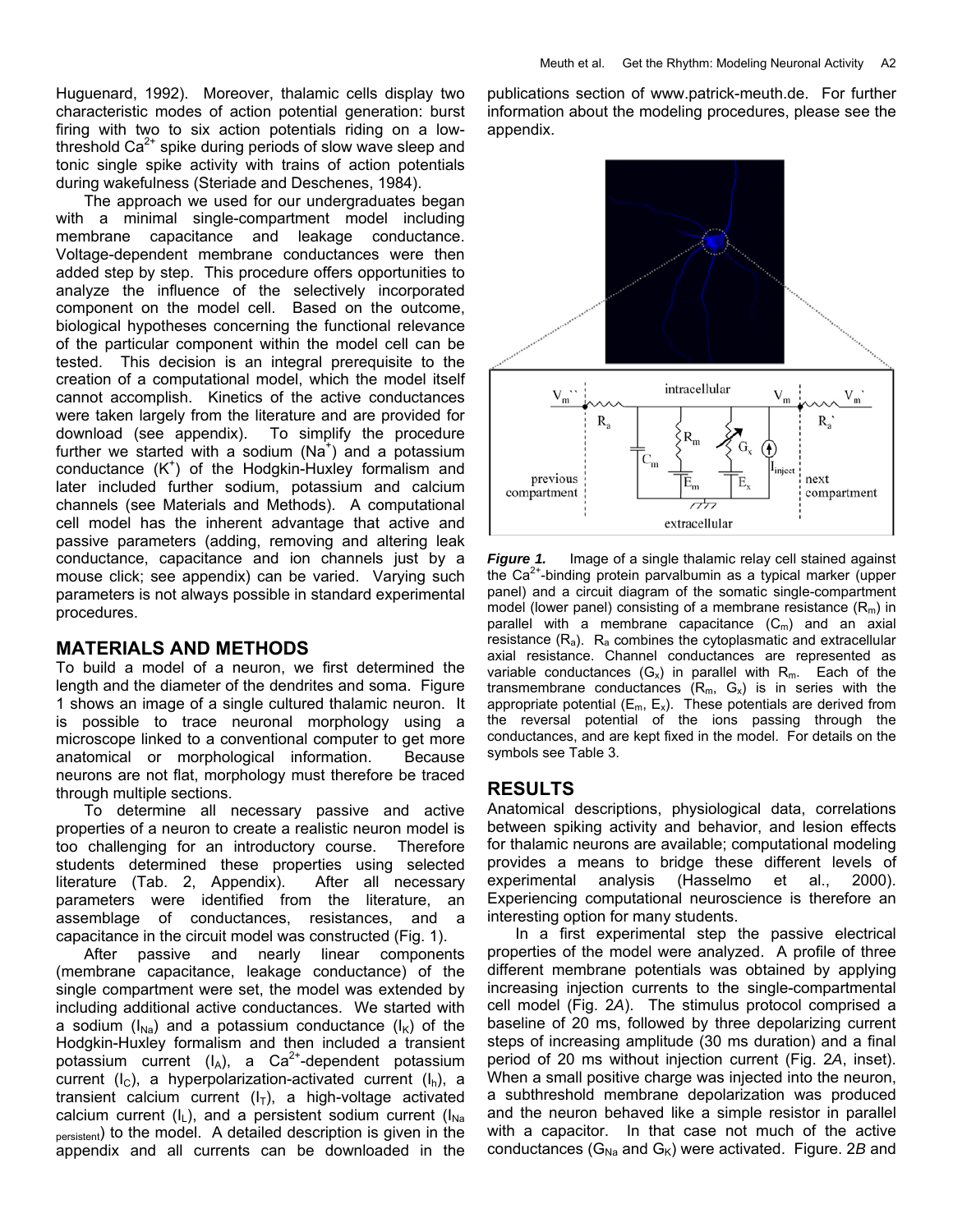Fig. 2*C* exemplify the differences between a sub-threshold response and action potential generation regarding the activation level of  $G_{Na}$  and  $G_K$ . If the depolarization induced by the injected current was large enough to reach the threshold voltage, the model generated  $Na^{+}/K^{+}$  action potentials (Fig. 2*A*, gray line) with overshoots. How does an action potential arise? A strong depolarization caused a sufficient number of voltage-dependent sodium channels to open and sustain a positive feedback mechanism with open channels causing further membrane depolarization and more channels to activate. This can be seen as a rapid increase in the sodium conductance  $(G_{Na};$  Fig. 2*C*, black line), which quickly rose to a value much higher than  $G_K$ . As a result the membrane potential  $(V_m)$  approached the sodium equilibrium potential  $(E_{Na})$ . The process of selfsustained recruitment was stopped when Na<sup>+</sup> channels started to inactivate. Then the peak value of the action potential is reached and inactivation caused a rapid decrease of  $G_{Na}$  back to its resting level. In parallel, the potassium conductance  $(G_K)$  started to increase (Fig. 2*C*, grey line), resulting in an outward current  $(I_K)$ . As the outward current surpassed the sodium inward current, the net current flow was then outward (hyperpolarizing), and it began to drive  $V_m$  back toward the resting level (Levitan and Kaczmarek, 1997).

Based on the Hodgkin-Huxley formalism the values of the sodium and potassium conductance were products of the maximal conductance amplitude and the computed open probability  $(P<sub>O</sub>)$  of channel associated gating particles of activation and inactivation (for details see textbooks or Hodgkin and Huxley, 1952). The parameters of a particle equation were not constant; they were functions of voltage (Fig. 2*D*; Lytton, 2002). Note that the potassium conductance (Fig. 2*D*; grey line) revealed no inactivation.

To build a more realistic thalamic neuron we further included a transient potassium current  $(I_A)$ , a Ca<sup>2+</sup>dependent potassium current  $(I<sub>C</sub>)$ , a hyperpolarizationactivated current  $(I_n)$ , a transient calcium current  $(I_T)$ , a persistent sodium current ( $I_{Na\,\,\mathrm{persistent}}$ ), and a high-voltage activated calcium current  $(I<sub>L</sub>)$  to our model neuron. All ionic currents were adapted to NEURON from initial reports (Huguenard and McCormick, 1992; McCormick and Huguenard, 1992). The effect of each current component on the electrophysiological properties of the basic model cell was examined separately.

In comparison to the basic model, addition of  $I_A$ resulted in a slowing of the rate of rise of the membrane potential in response to a depolarizing current pulse starting from the resting membrane potential (Fig. 3*A*, left column), leading to the phenomenon of 'delayed onset of firing' (Fig. 4*C*, arrow). In contrast the response of the cell model to a hyperpolarizing current pulse was unaltered by inclusion of  $I_A$  (Fig. 3A, right column). Addition of the highvoltage activated Ca<sup>2+</sup> current  $I_L$  and the Ca<sup>2+</sup>-activated K<sup>+</sup> current  $I_c$  also resulted in a marked shift in the response of the model to a depolarizing stimulus, whereas the response to hyperpolarization was unchanged (Fig. 3*B*,*F*). Inclusion of the hyperpolarization-activated pacemaker current  $I_h$  to the model had no influence on the response to depolarization, but the reaction to a hyperpolarizing pulse was characterized by a time-dependent "sag" of the membrane potential (Fig. 3*C*). Addition of a transient calcium current  $I<sub>T</sub>$  led to a rebound calcium spike, a typical feature of thalamic neurons (Fig. 3*D*). Addition of a persistent sodium current  $(I_{Na\,\,\,persistent})$  or high-voltage activated calcium current  $(I_L)$  in our model cell brought a similar increase in response to depolarizing current stimuli (Fig. 3*E-F*) with the resulting depolarization persisting the stimulus offset.



*Figure 2. A,* A stimulating pulse protocol consisting of three depolarizing current steps (see inset; duration 30 ms) was used to evaluate the behavior below and above the threshold of the cell model. When a positive charge was injected into the cell, a depolarization of the membrane was produced and the neuron behaved similar to a simple resistor in parallel with a capacitor (black and blue line). If the stimulus exceeded a defined threshold of sodium current  $(I_{\text{Na}})$  activation, a train of three action potentials was triggered (grey line). *B-C,* Ionic movement across the membrane was assumed to flux via channels that were selective to a single ionic species and had two states, open or closed (black line: sodium, grey line: potassium). The conductances were calculated from the Hodgkin-Huxley model for a subthreshold membrane response (*B*) and during an action potential (*C*). Note that panel B is magnified 100 fold. *D*, Steadystate values of the activation and inactivation variables for the fast sodium current  $(I_{Na})$  as a function of voltage. Note that the steady-state variable for activation was a monotonic increasing function of voltage while inactivation variables were monotonic decreasing functions of voltage. The delayed potassium current  $(I_K)$  was characterized by a sigmoidal onset, very slow inactivation and sensitivity to millimolar external tetraethylammonium (TEA). The activation variable was plotted as a function of voltage.

We then considered that even in very detailed models (e.g. the CA3 neuron by Traub et al. (1991) including 19 compartments, each with six active ion conductances  $(g_{Na}, g_{Na})$ gCa, gdelayed rectifier, gK(A), gK, gK afterhyperpolarization), it was not possible to replicate the full range of firing behaviors of these cells (Traub et al., 1994). Furthermore the differential distribution of conductances (e.g. Na<sup>+</sup> or  $Ca^{2+}$ ) in soma and dendrites endows these cells with the interesting property, that different depolarization induces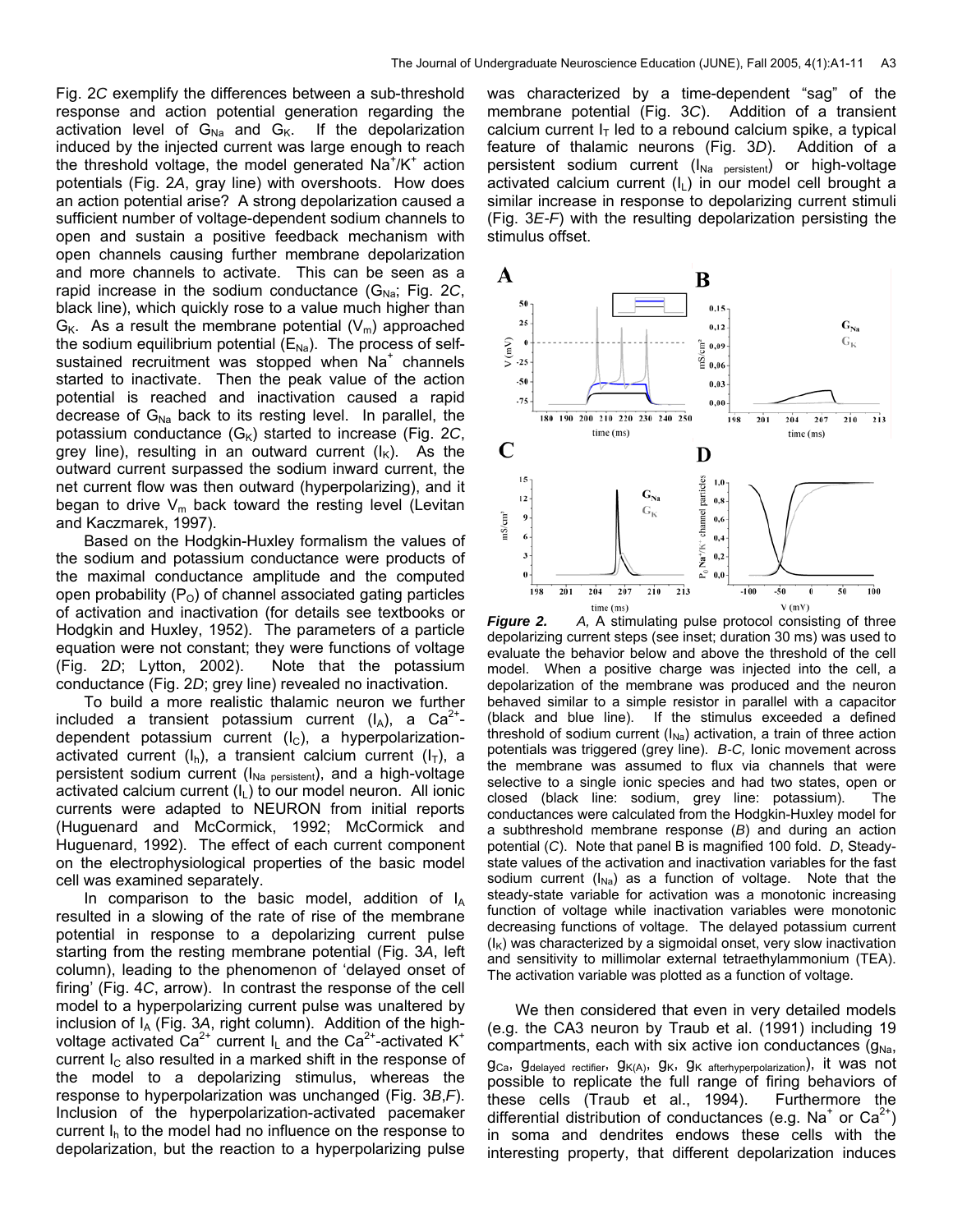Starting from a hyperpolarized membrane potential (around -70 mV) a depolarizing current pulse evoked a high-frequency burst of Na<sup>+</sup>/K<sup>+</sup> action potentials ranging on top of a low-threshold calcium spike (Fig. 4A). By enhancing the depolarizing stimulus, the number of action potentials was increased (Fig. 4A, inset).

Interestingly, the generation of these action potentials was comparable to the recordings of a real thalamic neuron in the burst mode (Fig. 4C). At more depolarized membrane potentials the stimulus protocol evoked a train of action potentials (Fig. 4B). Higher stimulus intensity led to an increase in number and frequency of action potentials (Fig. 4B, inset). This so-called tonic activity of thalamic neurons can also be found in whole cell patch-clamp recordings of thalamic neurons (Fig. 4C). Under physiological conditions the burst mode is associated with sleep while the tonic mode underlies states of wakefulness (Steriade and Deschenes, 1984).

Quintessentially, a computational cell model is capable of varying all set parameters, some of which elude experimental manipulation. In this respect the model cell provided here (see appendix) allows simulation of the effects of altered active and passive properties on action potential generation and an exploration of further issues (as suggested in Table 4).

# **DISCUSSION**

Modeling is attractive because it provides a deeper understanding of what is still unknown about a system and thus can guide experiments to avoid generating large amounts of unconnected and difficult to interpret data (Bower and Koch, 1992).By using neuronal modeling in an undergraduate course we demonstrated the versatility and universality of combining modeling strategies with classical, well-established neurobiological methods, such as electrophysiology. With this combination it is possible to incorporate experimental data (judged as relevant for the function of a cell or a system) into a computational model. While it may be necessary to add hypotheses to the model to fill in knowledge gaps, it is also possible to use experimental methods to determine the missing information. Consequently, modeling techniques can help to produce new data, to find gaps in already existing knowledge, to make predictions for living cells, and to open up new strategies for discovering ways that neurons process information.

Like other techniques in neuroscience research, modeling strategies have some major advantages and also some major limitations (Table 1). This list of advantages and disadvantages is far from complete, thus further points and ideas are still open for discussion.



*Figure 3.* Addition of specific ion currents alters the behavior of the model cell. A previously described single-compartment TC neuron model (McCormick and Huguenard, 1992; Huguenard and McCormick, 1992) was adapted to NEURON (Hines and Carnevale, 1997). The model is based on the mathematical description of  $I_{Na}$ ,  $I_{K}$ ,  $I_{A}$ ,  $I_{C}$ ,  $I_{h}$ ,  $I_{T}$ ,  $I_{Na}$  persistent, and  $I_{L}$ . A-F, Responses of the cell model to depolarizing (left panels) and hyperpolarizing (right panels) current injections from the resting membrane potential in the presence (black lines) and absence (grey lines) of the indicated ion current.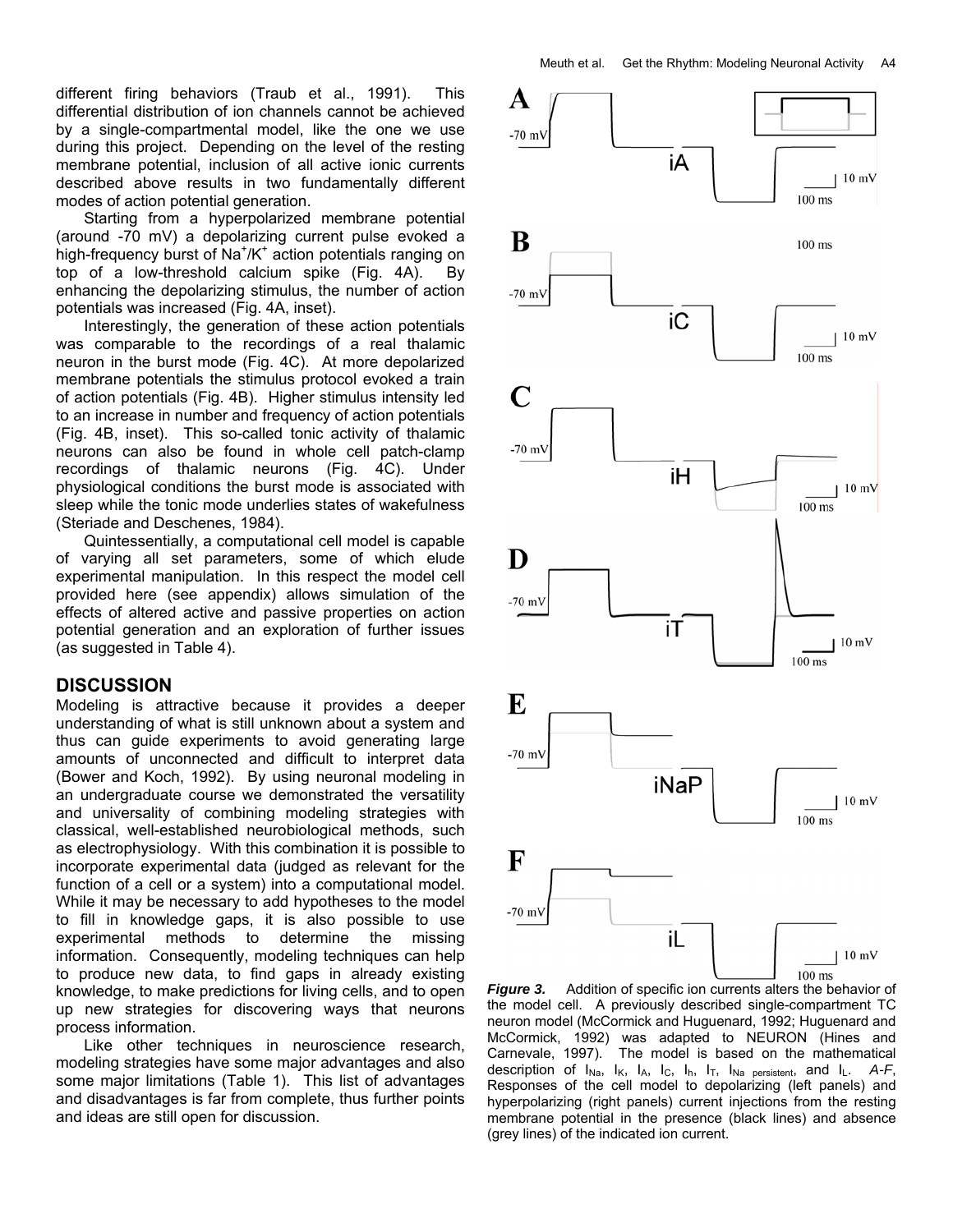

The Journal of Undergraduate Neuroscience Education (JUNE), Fall 2005, 4(1):A1-11 A5

parameters (ion channels) to the model. This initial model can be refined by incorporating additional data or relaxing one or more of the original constraints. Finally, when the model is judged to be sufficiently well behaving and in accordance with known experimental data, it can be used predictively, to examine model behavior under input conditions specific to experimental questions of interest.

Thinking about brain-style computation requires a certain frame of mind, related to but distinctly different from that of the biophysicist. For instance, how should we think of a chemical synapse? In terms of complicated pre- and postsynaptic elements? Ionic channels? Calcium-binding proteins? Or as a non-reciprocal and stochastic switching device that transmits a binary signal rapidly between two neurons and remembers its history of usage? The answer is that we must be concerned with both aspects, with biophysics as well as computation (Koch, 1999).

| advantages<br>modeling of neuronal activity is a powerful method for simulating<br>morphological and electrical properties of neurons, especially when the<br>experimental question requires a fine-grained model, that embodies a<br>great deal of anatomical or physiological detail (Segev et al., 1985) |
|-------------------------------------------------------------------------------------------------------------------------------------------------------------------------------------------------------------------------------------------------------------------------------------------------------------|
| general purpose simulation programs like NEURON or GENESIS® offer<br>a straightforward approach to simulate complicated cells, networks or<br>systems                                                                                                                                                       |
| compartmental models are very flexible, since they have no constraints<br>regarding the morphology, physiology or synaptic interactions                                                                                                                                                                     |
| computational modeling provides a means for bridging across these<br>different levels of experimental analysis and for linking data at a<br>physiological and anatomical level to the possible functional role<br>(Hasselmo et al., 2000).                                                                  |
| disadvantages<br>idealized cable models remain essential for the estimation of key<br>parameters; with these parameters, a detailed exploration of the<br>compartmental model can be performed and the model can be further<br>refined by comparison with experimental data (Fleshman et al., 1988)         |
| sometimes a hypothesis must be included to the model, since needed<br>parameters are missing due to the uniqueness of the model system                                                                                                                                                                      |
| appropriate experimental constraints and reasonable assumptions are<br>necessary to reduce the degrees of freedom in making the choices on<br>which these computations depend (Rall, 1990)                                                                                                                  |
| Some major advantages and limitations of neuronal<br>Table 1.                                                                                                                                                                                                                                               |

modeling strategies. Further arguments are open for discussion.

**Figure 4.** Two modes of action potential generation in thalamic neurons. Responses to depolarizing current injections are Responses to depolarizing current injections are shown. Depending on the membrane potential the model cell (*A*, *B*) and a patch-clamped thalamic neuron *in vitro* (*C*) displayed bursts of action potentials (*A*, *C* upper graph) or a train of action potentials (*B*, *C* lower graph). Insets show the response to increased stimuli.

We summarize our strategy for modeling neurons with undergraduates as follows: (i) Based on experimental observations, one must evaluate which components might be relevant for characterizing the system of interest (e.g. single neuron or whole network) morphologically and/or physiologically. This is an essential step since the underlying hypotheses determine the quality and meaningfulness of the resulting model cell. (ii) Then one should construct the passive behavior of the cell model.

# **REFERENCES**

- Barnes CL, Sierra M, Delay ER (2003) Integrated undergraduate research experience for the study of brain injury. J Undergrad Neurosci Ed 2:A47-A52.
- Bower JM, Koch C (1992) Experimentalists and modelers: can we all just get along?" Trends Neurosci 15:458-461.
- Destexhe A, Babloyantz A (1993) A model of the inward current Ih and its possible role in thalamocortical oscillations. Neuroreport 4:223-226.
- Destexhe A, Neubig M, Ulrich D, Huguenard J (1998) Dendritic low-threshold calcium currents in thalamic relay cells. J Neurosci 18:3574-3588.
- Fleshman JW, Segev I, Burke RE (1988) Electrotonic architecture of type-identified  $\alpha$ -motoneurons in the cat spinal cord. J Neurophysiol 60:60-85.
- Hasselmo ME, Fransen E, Dickson C, Alonso AA (2000) Computational modeling of entorhinal cortex. Ann NY Acad Sci 911:418-446.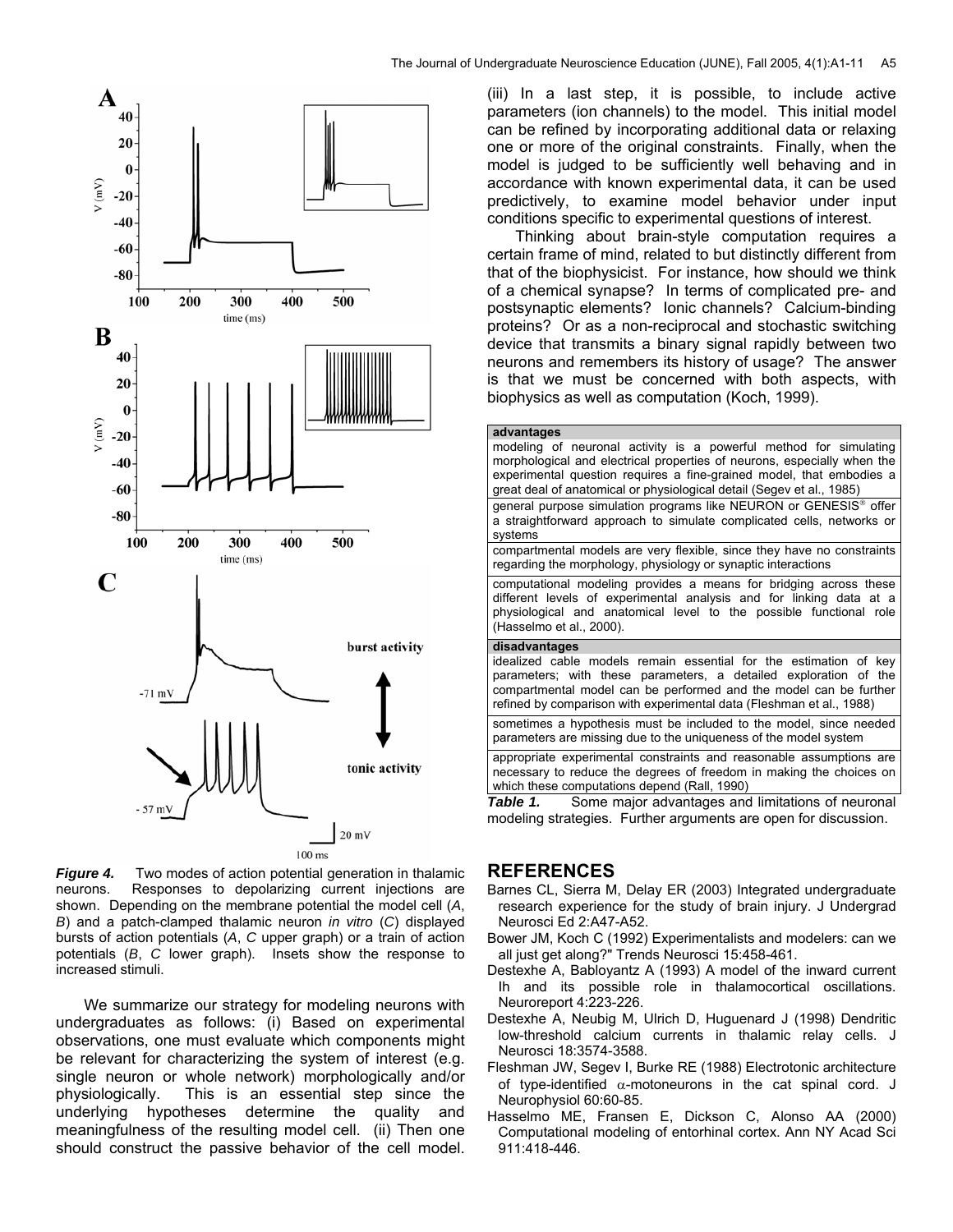- Hill SL, Tononi G (2004) Modeling sleep and wakefulness in the thalamocortical system. J Neurophysiol. 93:1671-1698.
- Hines M (1993) NEURON A program for simulation of nerve equations In: Neural Systems: Analysis and Modeling (Eeckman F, ed), pp 127-136. Norwell, MA: Kluwer Academic.
- Hines ML, Carnevale NT (1997) The NEURON simulation environment. Neural Comput 9:1179-1209.
- Hodgkin AL, Huxley AF (1952) A Quantitative Description of Membrane Current and its Application to Conduction and Excitation in Nerve. J of Physiol 117: 500-544.
- Huguenard JR, McCormick DA (1992) Simulation of the currents involved in rhythmic oscillations in thalamic relay neurons. J Neurophysiol 68:1373-1383.
- Jackson ME, Cauller LJ (1997) Evaluation of simplified compartmental models of reconstructed neocortical neurons for use in large-scale simulations of biological neural networks. Brain Res Bull 44:7-17.
- Koch C (1999) The biophysics of computation. New York, NY: Oxford University Press.
- Levitan IB, Kaczmarek LK (1997) The neuron cell and molecular biology. New York, NY: Oxford University Press.
- Lytton WW (2002) From computer to brain Foundations of computational neuroscience. New York, NY: Springer Verlag.
- McCormick DA, Huguenard JR (1992) A model of the electrophysiological properties of thalamocortical relay neurons. J Neurophysiol 68:1384-1400.
- Meuth S, Budde T, Pape HC (2001) Differential control of highvoltage activated  $Ca^{2+}$  current components by a  $Ca^{2}$ dependent inactivation mechanism in thalamic relay neurons. Thalamus Relat Syst 1:31-38.
- Mukherjee P, Kaplan E (1995) Dynamics of neurons in the cat lateral geniculate nucleus: *in vivo* electrophysiology and computational modeling. J Neurophysiol 74:1222-1243.
- Rall W (1990) Perspectives on neuron modelling. In: The segmental motor system, (Binder MD, Mendell LM. eds.), pp 129-149. New York, NY: Oxford University Press.
- Segev I, Fleshman JW, Miller JP, Bunow, B (1985) Modeling the electrical behavior of anatomically complex neurons using a network analysis program: passive membrane. Biol Cybern 53:27-40.
- Softky WR, Koch C (1993) The highly irregular firing of cortical cells is inconsistent with temporal integration of random EPSPs. J Neurosci 13:334-350.
- Steriade M, Deschenes M (1984) The thalamus as a neuronal oscillator. Brain Res 320:1-63.
- Traub RD, Wong RK, Miles R, Michelson H (1991) A model of a CA3 hippocampal pyramidal neuron incorporating voltageclamp data on intrinsic conductances. J Neurophysiol 66:635- 650.
- Traub RD, Jefferys JG, Miles R, Whittington MA, Toth K (1994) A branching dendritic model of a rodent CA3 pyramidal neurone. J Physiol 481:79-95.

# **APPENDIX**

NEURON evolved from a long collaboration between Michael Hines (Hines, 1993) and John Moore at Duke University. Initially developed under UNIX, Ted Carnevale's (Yale University) contribution accommodated common operating systems (MS Windows, MacOS) and therefore NEURON supports a broad range of hardware platforms. Due to NEURON's modular structure, only minimal effort is necessary to incorporate, extend, or adapt existing implementations (e.g. ion channels or whole network models). Consequently, NEURON is very suitable for undergraduates to experience neuronal computation.

The model cell was created and simulated using a personal computer with the standard distribution of NEURON (version 5.7), available for free download at [www.neuron.yale.edu/.](http://www.neuron.yale.edu/) This appendix information is intended to provide the reader with fundamental knowledge to understand and reconstruct our model cell. For questions beyond this scope please consult the NEURON documentation of Michael Hines and Ted Carnevale at [www.neuron.yale.edu/neuron/papers/nc97/nctoc.htm.](http://www.neuron.yale.edu/neuron/papers/nc97/nctoc.htm)

# **McCormick and Huguenard (1992)**

#### **A model of the electrophysiological properties of thalamo-cortical relay neurons**

 $\Rightarrow$  a detailed description of a low-threshold Ca<sup>2+</sup> current (I<sub>T</sub>), a highthreshold Ca<sup>2+</sup> current (I<sub>L</sub>), a Ca<sup>2+</sup>-activated K<sup>+</sup> current (I<sub>C</sub>), a transient and depolarization-activated  $K^*$  current ( $I_A$ ), a hyperpolarization-activated cation current  $(I_h)$ , a K<sup>+</sup> leak current and a Na<sup>+</sup> leak current ( $I_{Kleak}$ ;  $I_{Naleak}$ ).

#### **Huguenard and McCormick (1992)**

**Simulation of the currents involved in rhythmic oscillations in thalamic relay neurons** 

 $\Rightarrow$  they developed Hodgkin-Huxley style mathematical equations that describe the voltage dependence and kinetics of activation and inactivation of four different currents, including the transient, low-voltageactivated Ca<sup>2+</sup> current ( $I_T$ ), the rapidly inactivating transient K<sup>+</sup> current  $(I_A)$ , the slowly inactivating K<sup>+</sup> current ( $I_{K2}$ ) and the hyperpolarizationactivated, mixed cation current  $(I_h)$ .

# **Destexhe and Babloyantz (1993)**

**A model of the inward current Ih and its possible role in thalamocortical oscillations** 

 $\Rightarrow$  kinetic properties of the hyperpolarization-activated inward current  $(I_h)$ of thalamocortical neurons.

#### **Destexhe et al. (1998)**

### **Dendritic low-threshold calcium currents in thalamic relay cells**

⇒ a combination of *in vitro* recordings and computational modeling techniques to investigate the function of the low-voltage-activated Ca<sup>2</sup> current  $(I_T)$  in TC cells.

# **Mukherjee and Kaplan (1995)**

**Dynamics of neurons in the cat lateral geniculate nucleus:** *in vivo* **electrophysiology and computational modeling**

 $\Rightarrow$  description of the time domain transformation that thalamocortical relay cells of the cat lateral geniculate nucleus (LGN) perform on their retinal input using computational modeling.

#### **Meuth et al. (2001)**

Differential control of high-voltage activated Ca<sup>2+</sup> current **components by a Ca2+ dependent inactivation mechanism in thalamic relay neurons** 

 $\Rightarrow$  expression of different high-voltage activated Ca<sup>2+</sup>-channel subtypes in thalamocortical relay neurons and their contribution to a  $Ca^{2+}$ dependent inactivation process.

#### **Hill and Tononi (2004)**

**Modeling Sleep and Wakefulness in the Thalamocortical System**

⇒ sleep is characterized by slow oscillations in cortical activity that can be measured using EEG techniques. These oscillations depend on interactions between the thalamus and the cortex. To investigate these interactions and the switch from wakefulness to sleep, Hill and Tononi have produced a computer model of the thalamocortical circuitry.

*Table 2.* Key references concerning thalamic cell parameters.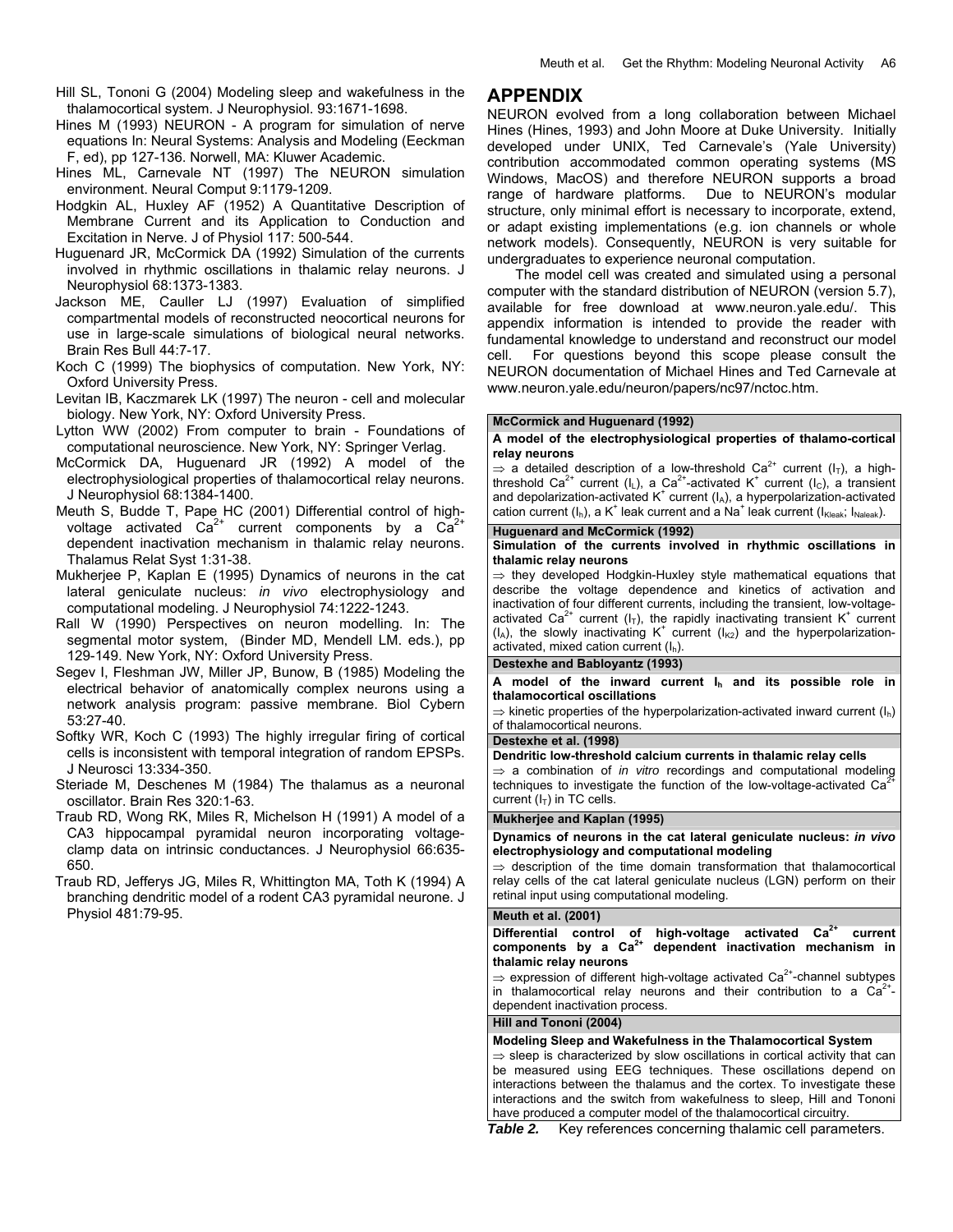We offer two ways of dealing with the appendix information. By working through the step-by-step reconstruction of the model cell, the reader can appreciate the NEURON programming language and develop basic skills to create models. Alternatively the ready-made model (including all necessary resources) can be downloaded at the publications section of www.patrick-meuth.de. Thereby it is possible to gain experience in simulation and usage of NEURON's GUI (graphical user interface) by performing the suggested experiments without engaging in any programming.

| C <sub>m</sub> | membrane capacitance: the membrane capacitance<br>constrains how rapidly $V_m$ can change in response to<br>a fixed current                                                                                                                                                                                                                                                                                                                  | [F]        |
|----------------|----------------------------------------------------------------------------------------------------------------------------------------------------------------------------------------------------------------------------------------------------------------------------------------------------------------------------------------------------------------------------------------------------------------------------------------------|------------|
| $E_{x}$        | equilibrium potential of a specific ion ( $x = Na^{+}$ , K <sup>+</sup> ,<br>$Ca2+$ , CI $\circ$ or a combination of ions                                                                                                                                                                                                                                                                                                                    | [V]        |
| $E_m$          | the "leakage resistance" $(R_m)$ and its associated<br>equilibrium potential $(E_m)$ represent the nearly linear<br>channels: these voltage-independent proteins leak<br>ions into and out of a cell down their electrochemical<br>gradient. The flow of the leak ions induces a net<br>leakage current $I_{leak}$ .<br>The resulting change in $V_m$ is roughly linear with<br>respect to $I_{leak}$ and follows:<br>$V_m = I_{leak} * R_m$ | IV1        |
| $G_{x}$        | conductance of a specific ion $(x = Na^+, K^+, Ca^{2+}, Cl)$ or<br>a combination of ions. Often channels are described<br>by their conductances rather than resistances which<br>is simply the inverse, hence:                                                                                                                                                                                                                               | [S]        |
| $I_{x}$        | $G_x = 1/R_x$<br>ionic currents where $x = Na^+$ , $K^+$ , $Ca^{2+}$ , Cl. $I_x$ is the<br>product of flow of ions via many channels. For<br>voltage-dependent channels, $I_x$ is usually linear with<br>respect to $V_m$ giving:<br>$I_x = G_x * (V_m - E_x)$                                                                                                                                                                               | [A]        |
| $R_{a}$        | axial resistance (interferes with the current flow<br>induced by the longitudinal voltage gradient)                                                                                                                                                                                                                                                                                                                                          | $[\Omega]$ |
| $R_a$          | axial resistance of the next compartment (interferes<br>with the current flow induced by the longitudinal<br>voltage gradient)                                                                                                                                                                                                                                                                                                               | [Ω]        |
| $R_m$          | membrane resistance, $R_m$ is a resistance<br>that<br>characterizes the non-selective pores                                                                                                                                                                                                                                                                                                                                                  | $[\Omega]$ |
| $V_m$          | membrane potential (relative to the ground symbol)<br>inside the compartment                                                                                                                                                                                                                                                                                                                                                                 | [V]        |
| $V_m$          | membrane potential (relative to the ground symbol) of<br>the next compartment                                                                                                                                                                                                                                                                                                                                                                | [V]        |
| $V_m$ "        | membrane potential (relative to the ground symbol) of<br>the previous compartment                                                                                                                                                                                                                                                                                                                                                            | [V]        |

**Table 3.** Key definitions of symbols used in the circuit diagram (Fig. 1): F = farad, V = volt, S = siemens, A = ampere,  $\Omega$  = Ohm.

### **Introduction**

Each of the following four versions of the modeling exercise includes a framed textbox, which contains the program lines of one of four different versions of the cell model. These boxes mirror the NEURON knowledge that has been introduced up to this point and are intended as patterns to be copied into an ordinary text file (e.g. *neuron.txt*). After renaming the file into the NEURON specific extension hoc (e.g. *neuron.hoc*) the program is ready for execution. When NEURON has been installed properly, a double-click on the created text file will automatically start the NEURON interpreter and run the cell model. For all operating systems specific NEURON installation instructions and hints for troubleshooting are provided at the download section of the NEURON website [\(www.neuron.yale.edu/neuron/install/install.html\)](http://www.neuron.yale.edu/neuron/install/install.html).

We recommend creating separate folders for each of the four program versions, which should contain only those mechanism files that are explicitly needed. Including unnecessary mechanisms can cause the model to deliver unexpected and

misleading data. Each of the used mechanism files can be found in the mechanism folder of the downloadable archive named *cell\_model.zip* ([www.patrick-meuth.de;](http://pmeuth.bluehash.de) publications section).

#### **all-or-none phenomenon**

one aspect of the action potential generation; in principle a binary phenomenon without any intermediate states

## **current clamp**

in current clamp experiments, one applies a known constant or timevarying current and measures the change in membrane potential caused by the applied current; this type of experiment mimics the current produced by synaptic activity

#### **driving force**

difference between the given membrane potential and the reversal potential of an ion, e.g.:

 $I_{Na} = G_{Na}$  \* (V<sub>m</sub> - E<sub>Na</sub>); driving force: (V<sub>m</sub> - E<sub>Na</sub>)

# **frequency**

number of action potentials in a defined period of time [Hz = 1/sec]

#### **frequency adaptation**

alterations in firing rate over time with a continuing stimulation

# **holding potential**

membrane potential at the beginning of an electrophysiological experiment

#### **hyperpolarization/depolarization**

deviations of the membrane potential; to depolarize means to make the membrane potential less negative; to hyperpolarize means to make the membrane potential more negative

#### **interburst interval**

time between two bursts (or groups of action potentials); a way to analyze the time domain of neuronal activity

## **resting membrane potential**

membrane potential of a neuron in the absence of stimulation; it should be noted however that natural behavior of neurons includes constant fluctuation of the membrane potential due to intrinsic electrogenic processes and/or extrinsic inputs; a stable resting membrane potential is usually seen only under experimental conditions

#### **reversal potential**

a given current through an ion channel reverses direction when the holding potential reaches the reversal potential; according to the Nernst equation the value of the reversal potential depends on the ion selectivity of the investigated ion channel

# **threshold**

defined voltage that has to be reached to evoke an action potential

## **voltage clamp**

see also current clamp; a fixed voltage is delivered while the current is recorded

**Table 4.** Selection of cellular parameters or principles which can be investigated using the provided cell model.

# **Morphological and electrical properties**

NEURON's basic building block is the so-called section. Each neuronal structure that is intended to be modeled must be described by at least one of these cylindrical subunits, which are further subdivided into segments (compartments). The number of segments (nseg) within a section is directly proportional to the spatial resolution. Modeling action potentials traveling along an axon is an application example that requires an increased number of segments. For our undergraduate course we reduced the complexity by modeling a single cell body without any axons or dendrites. Thus, one segment was sufficient for our purposes. NEURON is also capable of handling more complex models consisting of several interconnected sections. In this case the axial resistance Ra has to be considered. A section's morphology is determined by the parameters L (length) and diam (diameter), whereas the electrical properties can be controlled by adapting cm (membrane capacitance). Table 5 summarizes some of the editable section variables.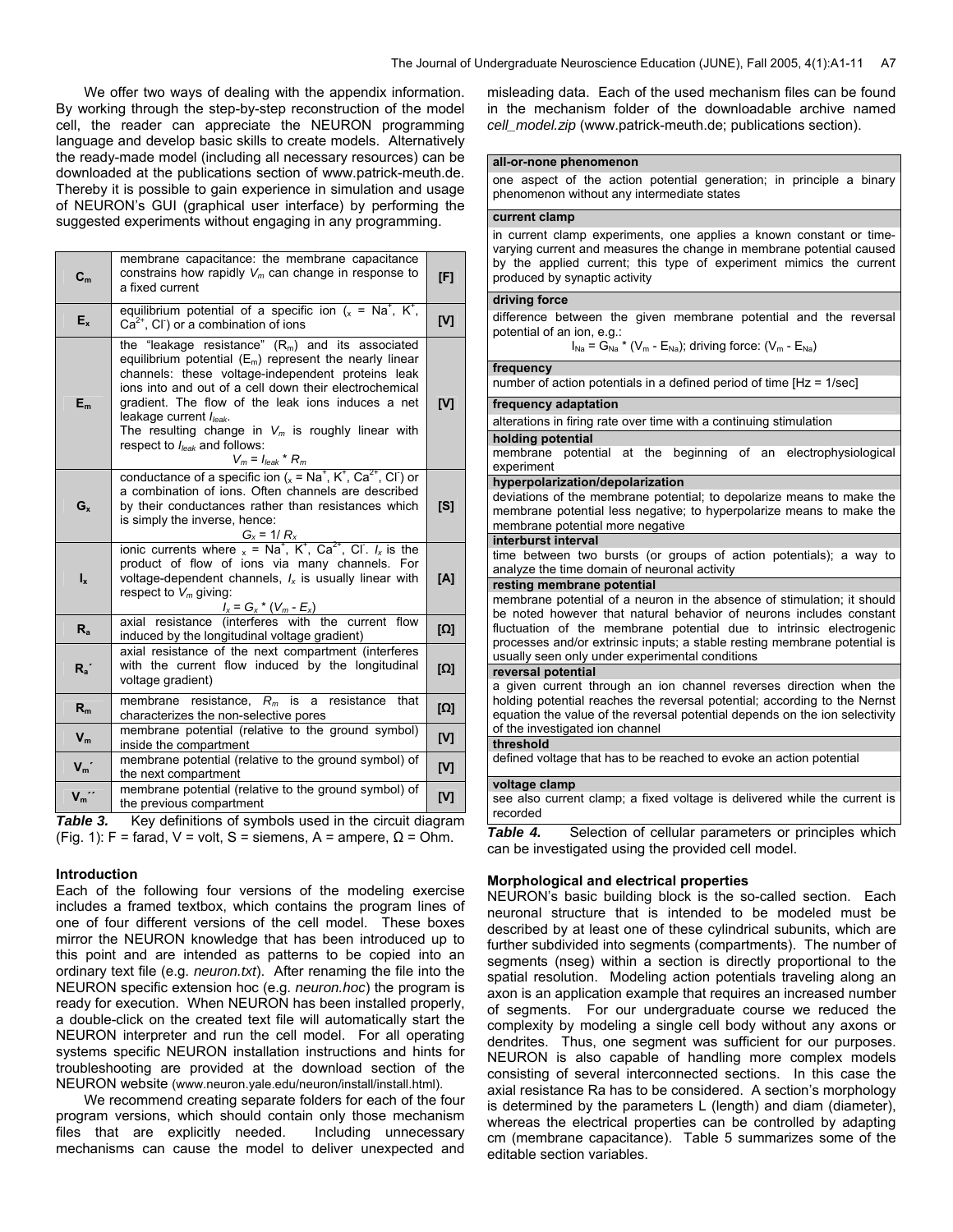The following framed textbox illustrates the generation of a section object that can be achieved by the use of the create command followed by a label, through which the object can be referenced within the model. Due to the object-oriented simulation environment references are mandatory for the majority of the available commands. To facilitate further assignments to this section, we used access in combination with the identifier *soma,* and thus, declared it as the default referenced object. Through this the explicit references to *soma* for the following two commands could be omitted. To change the section's length and diameter braces can be used to group multiple variable assignments. The built-in function psection() delivers a print out of the section's parameters to the console window (Fig. 5) and is, therefore, an useful tool to check the intended changes.

#### **Version 1: Minimal Model**

| create soma                |
|----------------------------|
| access soma                |
| soma { $L = 30$ diam = 20} |
| soma psection()            |

By pasting the above command lines into a text file with the extension hoc and executing the NEURON interpreter by a double-click on it, the source code will produce the output depicted in Fig. 5.



*Figure 5.* Output after the execution of the program (Version 1).

#### **Mechanisms**

Membrane mechanisms like leak conductances or ionic channels are implemented as software modules in NMODL (extended version of MODL – model description language) and can be recognized by the extension mod. To find appropriate ion channel models the repertoire of freely available channel descriptions should be consulted. These mechanism files are a selection of Arthur Houweling's NEURON demo ([www.cnl.salk.edu/~arthur/](http://www.cnl.salk.edu/~arthur/), MyFirst-Neuron). Version 2 of the cell model uses the mechanism files leak.mod and HH.mod, which therefore must be copied from the mechanism folder in the archive *cell\_model.zip* [\(www.patrick-meuth.de](http://pmeuth.bluehash.de/); publications section) into the same folder as the model.

Operating with a mechanism requires that it has been initially compiled through the use of the program mknrndll. During the NEURON installation process an icon for starting mknrndll has been placed either on the desktop or within the start menu. Alternatively, one can execute the file named *mknrndll.hoc,* which can be found within the NEURON installation folder (e.g. *...\nrn57\lib\hoc\mknrndll.hoc*). The next step is to choose the directory where the model and the corresponding mechanism files

can be found (e.g. *c:/model/version\_2*). Finally hitting the Make nrnmech.dll button compiles every mechanism within the specified folder. Figure 6 presents the successful compilation of the model version two, merely including leak.mod and HH.mod.

| <b>Si</b> sh |                                                                                                                                                                                                                                                   |
|--------------|---------------------------------------------------------------------------------------------------------------------------------------------------------------------------------------------------------------------------------------------------|
|              | qcc -mno-cyqwin -I/cyqdrive/c/Programme/nrn57/src/scopmath -I/cyqdrive/c/Program<br>me/nrn57/src/nrnoc -I/cygdrive/c/Programme/nrn57/src/oc -I/cygdrive/c/Programme/<br>nrn57/lib -I/cvgdrive/c/Programme/nrn57/mingw -c mod func.c<br>nocmodl HH |
|              | Translating HH. mod into HH. c<br>Notice: This mechanism cannot be used with CVODE<br><b>VECTORIZED</b>                                                                                                                                           |
|              | qcc -mno-cyqwin -I/cyqdrive/c/Proqramme/nrn57/src/scopmath -I/cyqdrive/c/Proqram<br>me/nrn57/src/nrnoc -I/cygdrive/c/Programme/nrn57/src/oc -I/cygdrive/c/Programme/<br>nrn57/lib -I/cygdrive/c/Programme/nrn57/mingw -c HH.c                     |
|              | rm HH.c<br>normodl leak<br>Translating leak.mod into leak.c                                                                                                                                                                                       |
|              | <b>VECTORIZED</b><br>qcc -mno-cyqwin -I/cyqdrive/c/Proqramme/nrn57/src/scopmath -I/cyqdrive/c/Proqram                                                                                                                                             |
|              | me/nrn57/src/nrnoc -I/cyqdrive/c/Programme/nrn57/src/oc -I/cyqdrive/c/Programme/<br>nrn57/lib -I/cygdrive/c/Programme/nrn57/mingw -c leak.c<br>rm leak.c                                                                                          |
|              | 1d -d -S -x -r -o nrnmech.dll mod func.o HH.o leak.o -L/cyqdrive/c/Programme/nrn<br>$57/1$ ib $-1$ scpmt                                                                                                                                          |
|              | nrnmech.dll was built successfully.                                                                                                                                                                                                               |
|              | Press Return key to exit<br><br>.                                                                                                                                                                                                                 |

*Figure 6.*mknrndll output of the successful compilation of leak.mod and HH.mod.

Mechanisms enhance the model's range of activities and are incorporated by the insert command. Including leak.mod adds Na<sup>+</sup>, K<sup>+</sup>, Ca<sup>2+</sup>, Cl<sup>-</sup>, and Mg<sup>2+</sup> leak conductances, through which the model is capable of responding to stimuli in a subthreshold manner (Fig. 2A, lower voltage graphs). Action potential generation (Fig. 2A, upper voltage graph) can be achieved by inserting Na<sup>+</sup> and K<sup>+</sup> currents of the Hodgkin-Huxley formalism implemented in HH.mod. Table 6 summarizes the features gained thereby.

Currents are generally measured in mA/cm² and can be expressed in terms of maximum conductance or permeability. In contrast to the standard permeability unit cm<sup>3</sup>/s (McCormick and Huguenard, 1992), leak.mod uses cm/s. This is due to its internal realization of the Goldman-Hodgkin-Katz current equation; e.g. the Na<sup>+</sup> leak current is calculated by ina = pna \* ghk(v, nai, nao, 1), where the term ghk() delivers a result defined by  $mC/cm<sup>3</sup>$ . To follow the essential rule of global unit consistency pna\_leak has to be cm/s for a current in mA/cm².

The simulation's temperature, controlled by the global variable celsius [°C], should always be kept in mind, since there are several cellular parameters (e.g. ion channel gating) that depend on it. Adapting also the ionic concentrations and the maximum  $K^+$  membrane permeability leads to a stable resting membrane potential of about -79 mV. Use of the access command omits explicit object references to *soma* and the overall source code changes are as follows.

#### **Version 2: Expanded Model**

| create soma               |
|---------------------------|
| access soma               |
| $\{L = 30 \, diam = 20\}$ |
| insert leak               |
| insert HH                 |
| $celsius = 35$            |
| $nao = 145$               |
| $fki = 135 k\sigma = 3.1$ |
| ${cli = 7 clo = 120}$     |
| $pk\_leak = 8e-6$         |
| <i>psection()</i>         |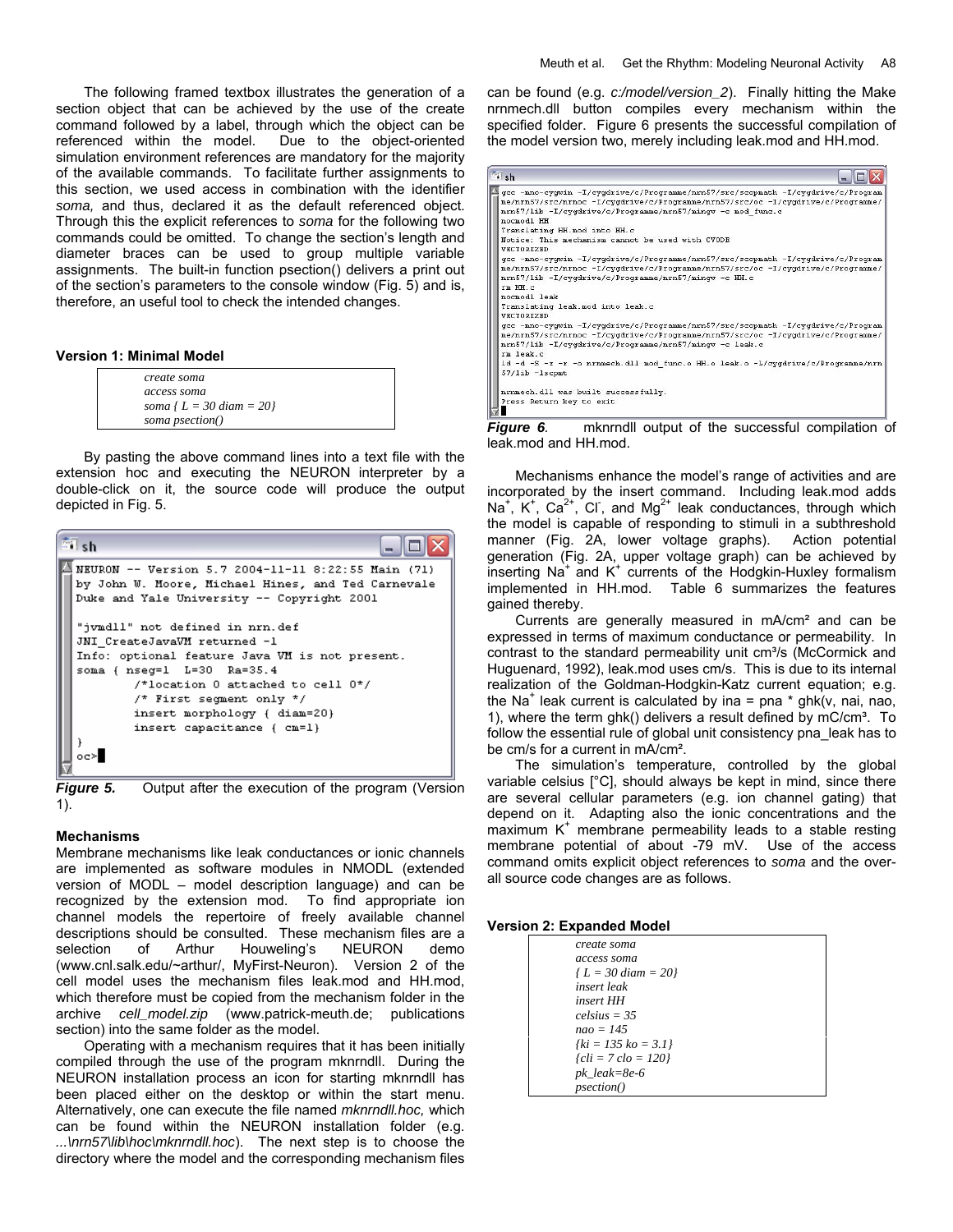## **Pointprocesses**

IClamp and VClamp are only some of NEURON's multitude of built-in pointprocesses. Due to their object-oriented character, pointprocesses need to be associated with an arbitrary labelled object reference (objref). Pointprocesses can be inserted at a specific location within a section's boundaries, so that creating an IClamp object with the new command needs an additional placement parameter given in parenthesis. The location is specified by a number between 0 and 1 representing the distribution along the section in terms of percentage. With no reference provided, the IClamp object will be inserted in the middle of the section *soma* by default.

The model's backbone is completed by adjusting the IClamp object's parameters (Table 7) as shown below.

#### **Version 3: Stimulating the Model**

| create soma                |  |
|----------------------------|--|
| access soma                |  |
| $\{L = 30$ diam = 20}      |  |
| insert leak                |  |
| insert HH                  |  |
| $celsius = 35$             |  |
| $nao = 145$                |  |
| $fki = 135 k0 = 3.1$       |  |
| $\{cli = 7 clo = 120\}$    |  |
| $pk$ leak=8e-6             |  |
| <i>obiref stimulus</i>     |  |
| stimulus = new IClamp(0.5) |  |
| stimulus.amp = $0.2$       |  |
| stimulus $del = 200$       |  |
| stimulus dur $= 200$       |  |
| <i>psection()</i>          |  |

### **Graphical User Interface**

NEURON's GUI is a powerful tool to create voltage or current graphs, to control the inserted pointprocesses, and to customize the simulation progression. Executing the statement load\_file("nrngui.hoc") will successively call all subroutines necessary for the NEURON Main Menu depicted in Fig. 7.

|         | NEURON Main Menu |  |                                           |
|---------|------------------|--|-------------------------------------------|
| lconify |                  |  |                                           |
| ll      |                  |  | File Edit Build Tools Graph Vector Window |



The first two options of the "Graph" submenu are used to create voltage or current plots. In contrast to voltage graphs, which are automatically associated with the membrane voltage of the default section, a current graph needs an explicitly chosen source. This can be achieved by selecting "Plot what?" in the menu that appears after a right-click within a graph window, where the following dialog delivers all of the model's variables sorted by sections.

A window for handling each of the included pointprocesses can be opened by using the "point processes viewers". The execution of Tools > Point Processes > Viewers > PointProcesses > IClamp e.g. summarizes the so far inserted IClamp objects. Selecting a list entry by a double-click on it will open up the corresponding control window.

Several simulation parameters are directly accessible with the aid of the "RunControl", which is likewise positioned in the "Tools" submenu. Among the buttons to run and stop the simulation, multiple input fields offer the opportunity to control the simulation's accuracy ("Points plotted/ms"), to set the initial value of the membrane potential throughout the model ("Init (mV)"), and to determine the simulation end ("Tstop (ms)"). A red check mark acknowledges any changes to these fields, whereas removing a check mark recalls the former value. Declaring the nrngui.hoc associated variables v init and tstop within the source code (see program version 4) will automatically adjust the corresponding field values of the RunControl.

After investing time and work in the creation and adaptation of several graph windows and menus the "save session" and "load session" options in the "File" submenu enable the storage of the actual status into a file and the recall, respectively. The session file is denoted by the specific extension ses and includes all visible windows, menus and the actual variable values of them. Therefore, loading a session file will replace the values specified by hoc statements (e.g. tstop).

#### **Final enhancement**

Inserting, compiling, and adapting additional channel mechanisms (Fig. 3) enlarges the so far created backbone to a more realistic model of a thalamic relay neuron and is, therefore, capable of reproducing two typical modes of action potential generation (Fig. 4). The inclusion of ia.mod, ic.mod, ih.mod, it.mod, inap.mod and il.mod supplements the features summarized in Table 8.

The convenience of getting a model run under NEURON is exemplified by the following program containing just about 30 lines of source code.

### **Version 4: Action Potentials**

| load_file("nrngui.hoc")    |
|----------------------------|
| $v$ init = -70             |
| $tstop = 500$              |
| create soma                |
| access soma                |
| $\{L = 30 \, diam = 20\}$  |
| insert leak                |
| insert HH                  |
| insert iA                  |
| $insert$ iC                |
| insert iH                  |
| $insert$ iT                |
| insert iNaP                |
| insert iL                  |
| $c$ <i>elsius</i> = 35     |
| $nao = 145$                |
| $fki = 135 k0 = 3.1$       |
| $\{cli = 7 \, clo = 120\}$ |
| $pk$ leak=8e-6             |
| $g kbar_i A = 0.0055$      |
| gkbar_iC = 0.00018         |
| ghbar $iH = 0.0006$        |
| $eh = -40$                 |
| pcabar $iT = 0.00045$      |
| g iNaP = 17e-5             |
| objref stimulus            |
| stimulus = new IClamp(0.5) |
| stimulus.amp = $0.2$       |
| stimulus $del = 200$       |
| stimulus $dur = 200$       |
| <i>psection()</i>          |

### **Experimental suggestions**

The experimental suggestions can be executed without deeper knowledge of NEURON's programming language. Depending on the reader's interest the experiments below offer either the practical realization of the so far discussed modeling approaches or a first look on how to deal with simulations and NEURON's GUI (graphical user interface). All session files following below can be found in the downloadable archive *cell\_model.zip* at the publications section of [www.patrick-meuth.de](http://pmeuth.bluehash.de/).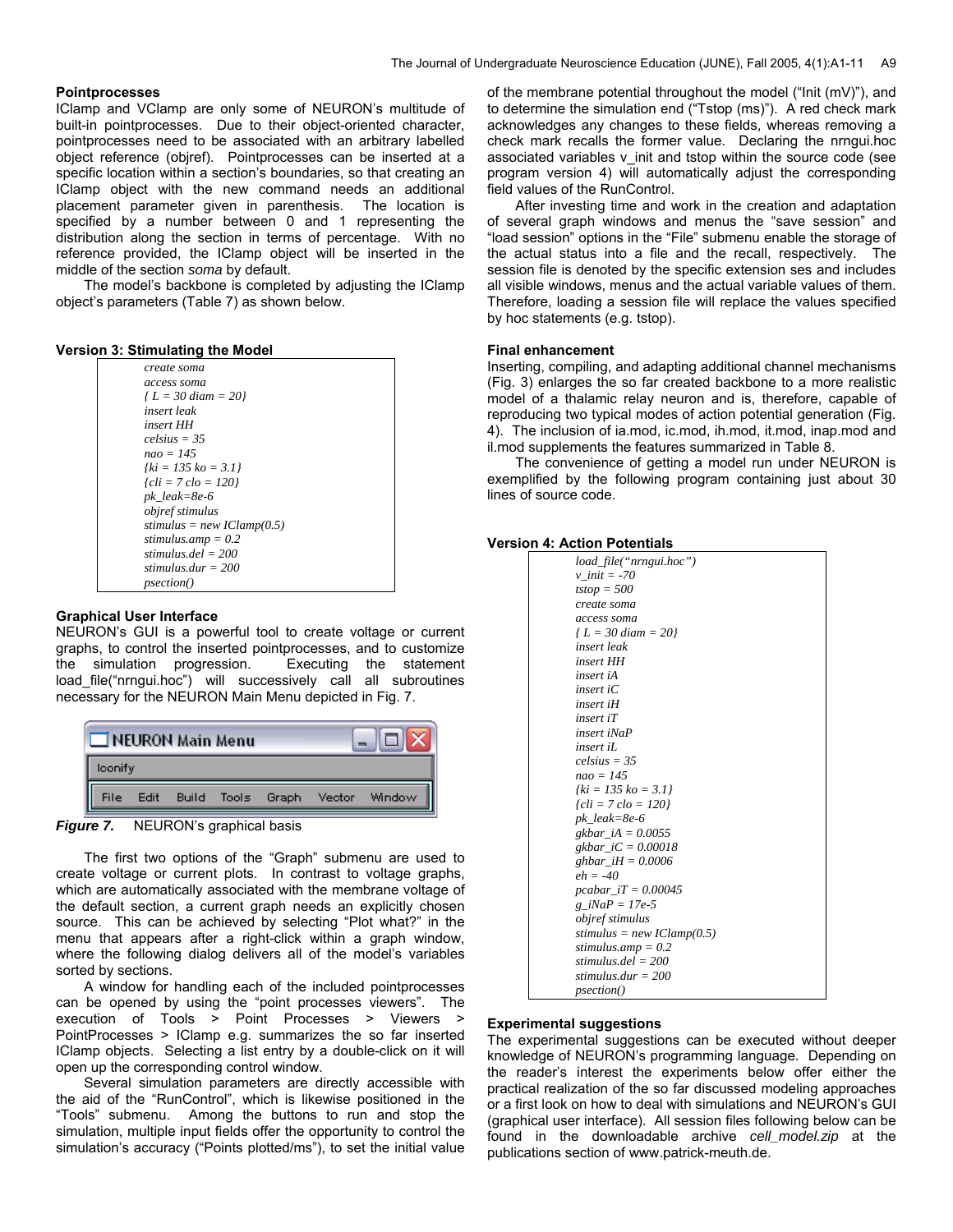| Version 1: Minimal model.                                                                                                               |                                                                                                               | Version 3: Stimulating the Model                                                                                                    |            |             |
|-----------------------------------------------------------------------------------------------------------------------------------------|---------------------------------------------------------------------------------------------------------------|-------------------------------------------------------------------------------------------------------------------------------------|------------|-------------|
| 1.1 Open NEURON Main Menu:                                                                                                              | Use current injection; open the NEURON Main Menu and load                                                     |                                                                                                                                     |            |             |
| After a double-click on Neuron.hoc the NEURON console window<br>(Fig. 5) appears. Enter load_file("nrngui.hoc").                        | session Exp3.ses.                                                                                             |                                                                                                                                     |            |             |
|                                                                                                                                         |                                                                                                               | 3.1 Subthreshold membrane answer:                                                                                                   |            |             |
| 1.2 Open RunControl:<br>Select Tools > RunControl within the NEURON Main Menu (Fig.                                                     |                                                                                                               | A current injection of 0.2 nA will be applied after a delay of 200<br>ms. While the current pulse is injected (200 ms duration) the |            |             |
| 7).                                                                                                                                     |                                                                                                               | membrane depolarizes but does not exceed the threshold for                                                                          |            |             |
| 1.3 Create voltage graph:                                                                                                               |                                                                                                               | action potential generation. Hit the Init & Run button.                                                                             |            |             |
| Select Graph > Voltage axis.                                                                                                            |                                                                                                               | 3.2 Increase injection current:                                                                                                     |            |             |
| 1.4 Start simulation:                                                                                                                   |                                                                                                               | Type 0.3 into the amp input field and inspect the changes in the                                                                    |            |             |
| Click on the Init & Run button.                                                                                                         | membrane response.                                                                                            |                                                                                                                                     |            |             |
|                                                                                                                                         |                                                                                                               | 3.3 Increase membrane capacitance:                                                                                                  |            |             |
| 1.5 Evaluate the membrane's resting potential:<br>Right-click within the voltage graph window and select Crosshair                      |                                                                                                               | Type cm into the console window to receive the actual membrane                                                                      |            |             |
| at the appearing menu. Point to the voltage graph and keep the                                                                          | capacitance.                                                                                                  | Thereafter type $cm=10$ and explore how the                                                                                         |            |             |
| left mouse button pressed. While moving left and right explore                                                                          |                                                                                                               | response behavior has changed.                                                                                                      |            |             |
| the window's bar on top.                                                                                                                |                                                                                                               | 3.4 Change cell morphology:                                                                                                         |            |             |
| 1.6 Change initial membrane voltage:                                                                                                    |                                                                                                               | After resetting the initial membrane capacitance change the cell                                                                    |            |             |
| Enter -80 into the Init (mV) input field and hit Init & Run. Evaluate                                                                   |                                                                                                               | morphology. This can be achieved by altering either the length<br>(L) or the diameter (diam). Type L=300 or diam=200 and re-run     |            |             |
| the value of the voltage graph.                                                                                                         |                                                                                                               | the simulation to recognize the effect.                                                                                             |            |             |
| 1.7 Change simulation stop time:                                                                                                        |                                                                                                               | 3.5 Active membrane answer:                                                                                                         |            |             |
| Enter 500 into the Tstop (ms) input field and notice the x-axis of                                                                      |                                                                                                               | After resetting the cell's morphology change the injection current                                                                  |            |             |
| the voltage graph window.                                                                                                               |                                                                                                               | to 0.5 and inspect the membrane's behavior.                                                                                         |            |             |
| 1.8 Recall old input values:                                                                                                            |                                                                                                               |                                                                                                                                     |            |             |
| Click on the red check mark behind Tstop (ms) and notice the<br>effect to the corresponding input field and graph window.               |                                                                                                               |                                                                                                                                     |            |             |
| 1.9 Load session:                                                                                                                       |                                                                                                               | <b>Version 4: Action Potentials</b>                                                                                                 |            |             |
| Close the RunControl and voltage graph window by selecting                                                                              | Finally the model is capable of producing two kinds of action<br>potential generation. Load session Exp4.ses. |                                                                                                                                     |            |             |
| Close. Use File > load session within the NEURON Main Menu to                                                                           | 4.1 Reproduce Fig. 4A:                                                                                        |                                                                                                                                     |            |             |
| load the session Exp1.ses.                                                                                                              |                                                                                                               | Change the amp value in the window labelled IClamp[0] to 0.32                                                                       |            |             |
| 1.10 Save session (save values, graphs and windows):                                                                                    |                                                                                                               | and run the simulation. Try to achieve a membrane response                                                                          |            |             |
| Change the initial voltage membrane value to -80 and select File                                                                        | similar to the inset of Fig. 4A by increasing the current pulse in                                            |                                                                                                                                     |            |             |
| > save session. Within the appearing dialog type test.ses and                                                                           | steps of 0.01 nA.                                                                                             |                                                                                                                                     |            |             |
| click on Save. After closing the RunControl and voltage graph<br>window load the session test.ses. With respect to session              |                                                                                                               | 4.2 Creating second injection source:                                                                                               |            |             |
| Exp1.ses notice the change in the Init (mV) input field.                                                                                |                                                                                                               | Enter the following two commands sequentially into the console                                                                      |            |             |
|                                                                                                                                         | window:                                                                                                       |                                                                                                                                     |            |             |
|                                                                                                                                         | objref stimulus2                                                                                              |                                                                                                                                     |            |             |
| <b>Version 2: Expanded Model</b>                                                                                                        |                                                                                                               | stimulus2=new IClamp(0.5)                                                                                                           |            |             |
| The model is expanded with leak currents and temperature-<br>dependent sodium and potassium channels of the Hodgkin-                    |                                                                                                               | Select Tools > Point Processes > Viewers > PointProcesses ><br>IClamp within the NEURON Main Menu. Double-click on the              |            |             |
| Huxley formalism. First open the NEURON Main Menu and load                                                                              |                                                                                                               | second entry within the appeared list. This opens the control                                                                       |            |             |
| session Exp2.ses.                                                                                                                       | window for the newly created second stimulus source (IClamp[1]).                                              |                                                                                                                                     |            |             |
| 2.1 Evaluate simulation temperature:                                                                                                    | 4.3 Reproduce Fig. 4B:                                                                                        |                                                                                                                                     |            |             |
| Type celsius into the console window.                                                                                                   |                                                                                                               | The values for IClamp[1] must equal: $del = 50$ , dur = 450 and amp                                                                 |            |             |
| 2.2 Change simulation temperature:                                                                                                      | = 0.3. The amplitude of the stimulus source IClamp[0] has to be                                               |                                                                                                                                     |            |             |
| After hitting the Init & Run button evaluate the actual membrane                                                                        | changed to 0.0713. Try to reproduce the inset of Fig. 4B by                                                   |                                                                                                                                     |            |             |
| voltage. Type celsius=5 and inspect the voltage difference of a                                                                         | increasing the amp value of IClamp[0] in steps of 0.005.                                                      |                                                                                                                                     |            |             |
| new simulation run.                                                                                                                     |                                                                                                               |                                                                                                                                     |            |             |
| 2.3 Change maximum Na <sup>+</sup> leak permeability:                                                                                   | variable                                                                                                      | description                                                                                                                         | default    | unit        |
| Type pna_leak to receive the actual value for the maximum<br>permeability of the Na <sup>+</sup> leak. Double the result and re-run the | nseg                                                                                                          | number of segments                                                                                                                  | 1          |             |
| simulation for evaluating the new resting membrane potential.                                                                           | Ra                                                                                                            | axial resistance                                                                                                                    | 35.4       | $\Omega$ cm |
| 2.4 Change maximum K <sup>+</sup> leak permeability:                                                                                    | diam                                                                                                          | length<br>diameter                                                                                                                  | 100<br>500 | μm<br>μm    |
| Reset pna_leak to the previous value and increase pk_leak by                                                                            | $\mu$ F/cm <sup>2</sup><br>membrane capacitance<br>cm                                                         |                                                                                                                                     |            |             |
| typing pk_leak=16e-6. Re-run simulation and inspect the new                                                                             | Table 5.                                                                                                      | Section parameters and their default values $[µm =$                                                                                 |            |             |
| resting membrane potential.                                                                                                             | $um, \mu F = uF$ ].                                                                                           |                                                                                                                                     |            |             |